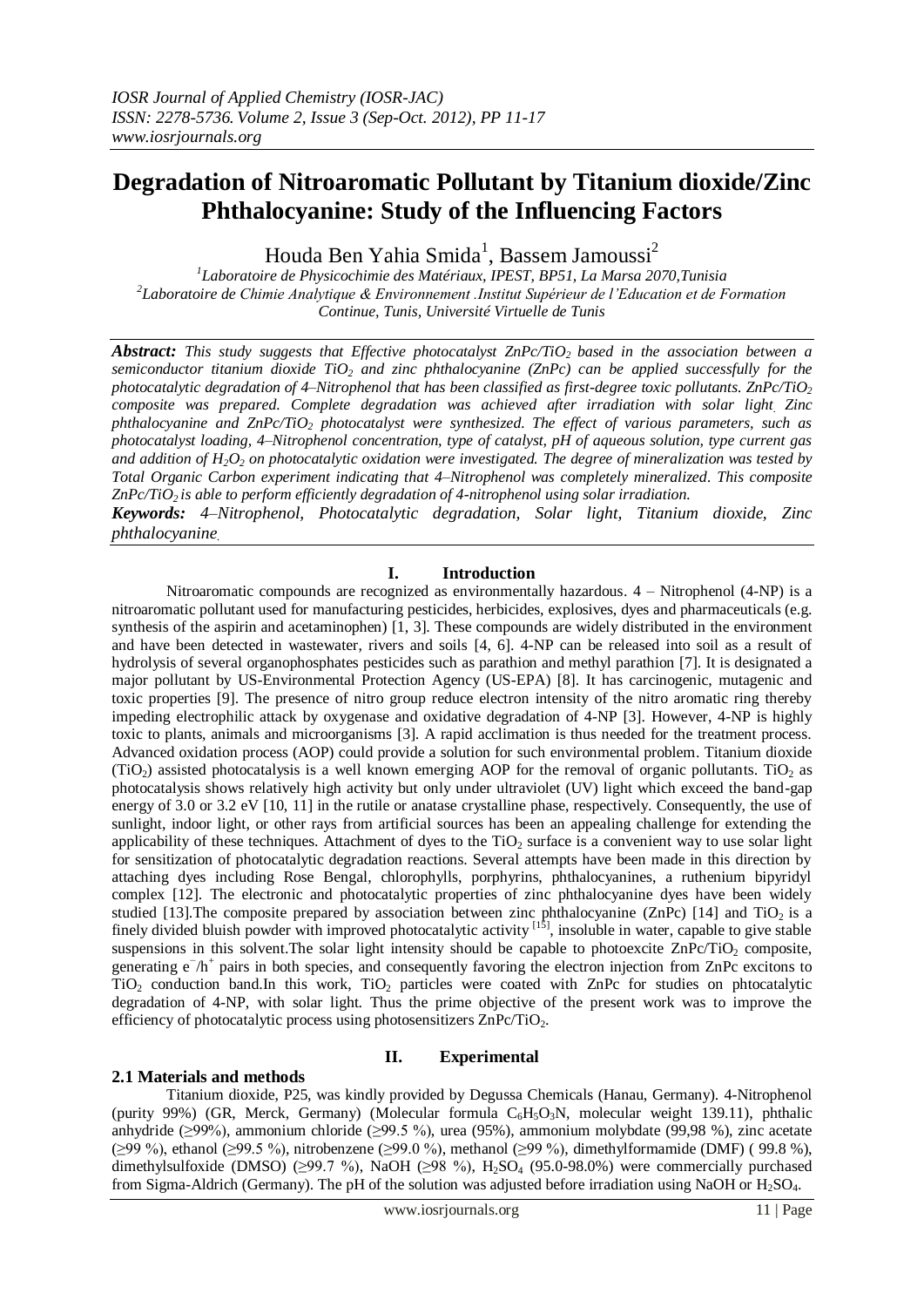The experiments under solar irradiation were performed in July 2011 from 12 to 4 p.m. The irradiation, were measured using the radiometer (PMA 2100 Solar Light Co), with the sensor positioned horizontally. The irradiation measured during the experiments varied from  $15$  to  $20 \text{ W m}^2$ . The intensity was nearly constant during the experiments.

#### **2.2 Apparatus and instruments**

UV spectral analysis was done using UV-Visible Spectrophotometer Shimadzu 1650PC. The pH of the solution was measured by using HANNA phep (model H 198107) digital pH meter. The specific surface area of the composites was estimated from BET (Brunauer, Emmett, and Teller) isotherms, based on the adsorption of gaseous nitrogen, using a MICROMERITICS ASAP 2000 system.

#### **2.3 Preparation of ZnPc and ZnPc/ TiO<sup>2</sup> composite**

Phthalic anhydride (4.32 g, 16 mmol) ammonium chloride (0.47 g, 9 mmol), urea (5.8 g, 97mmol), ammonium molybdate (0.34 g, 0.03 mmol) and zinc acetate were thoroughly mixed. The mixture was added slowly to heated (180°C) nitrobenzene (10 mL). The mixture was heated for 6 hours at 180°C. The crude product obtained was a dark solid cake. The product was treated in a Soxhlet extraction apparatus with methanol for 24 hours. Finally, the product was heated under reflux in 20 mL ethanol for 4 hours. Thereafter, cooled, filtered and dried in oven at  $120^{\circ}$ C for 12 hours.

According to the litterature [14], the composite was prepared coating  $TiO<sub>2</sub>$  particles with ZnPc. The necessary amount of TiO<sub>2</sub> (P25 Degussa) was gradually added in a mixture of 100 mL (50% DMSO, 20% ethanol, and 30% DMF) of a solution of ZnPc (2M)), stirring and heating, resulting in a suspension with a homogeneous appearance. After evaporation, the composite is dried at a temperature between 70 and 80<sup>°</sup> C, for 24 hours. Then, the composite is reduced to a powder finitely divisible that will get stable in water suspensions.

#### **2.4 Characterization**

The UV–vis absorption spectrum of ZnPc is shown in Fig. 1. The ZnPc spectrum in DMF is similar to that of the literature [15] with two groups of absorption at 600- 700 nm (Q band) and at 336 nm (Soret band or B band).



Fig. 1. UV-Vis spectrum of ZnPc in DMF solution at room temperature.

Table 1 shows the specific surface area (SSA) of pure  $TiO<sub>2</sub>$  and of ZnPc/TiO<sub>2</sub>. For pure TiO<sub>2</sub> and composite, the peak positions and lattice parameters of the anatase and rutile phases (not shown).

| Table 1. Specific surface area values for TTO? and $\mathbb{Z}_{11}$ C / TTO? Composite. |              |
|------------------------------------------------------------------------------------------|--------------|
| Composition                                                                              | $SSA(m2g-1)$ |
| TiO <sub>2</sub>                                                                         |              |
| $\Gamma$ iO <sub>2</sub> /PcZn                                                           |              |

Table 1: Specific surface area values for  $TiO<sub>2</sub>$  and  $ZnPc/TiO<sub>2</sub>$  composite.

X-ray powder diffraction patterns of  $TiO<sub>2</sub>$  and the ZnPc /TiO<sub>2</sub> composite only show peaks due to the anatase and rutile phases (figure not shown) [16].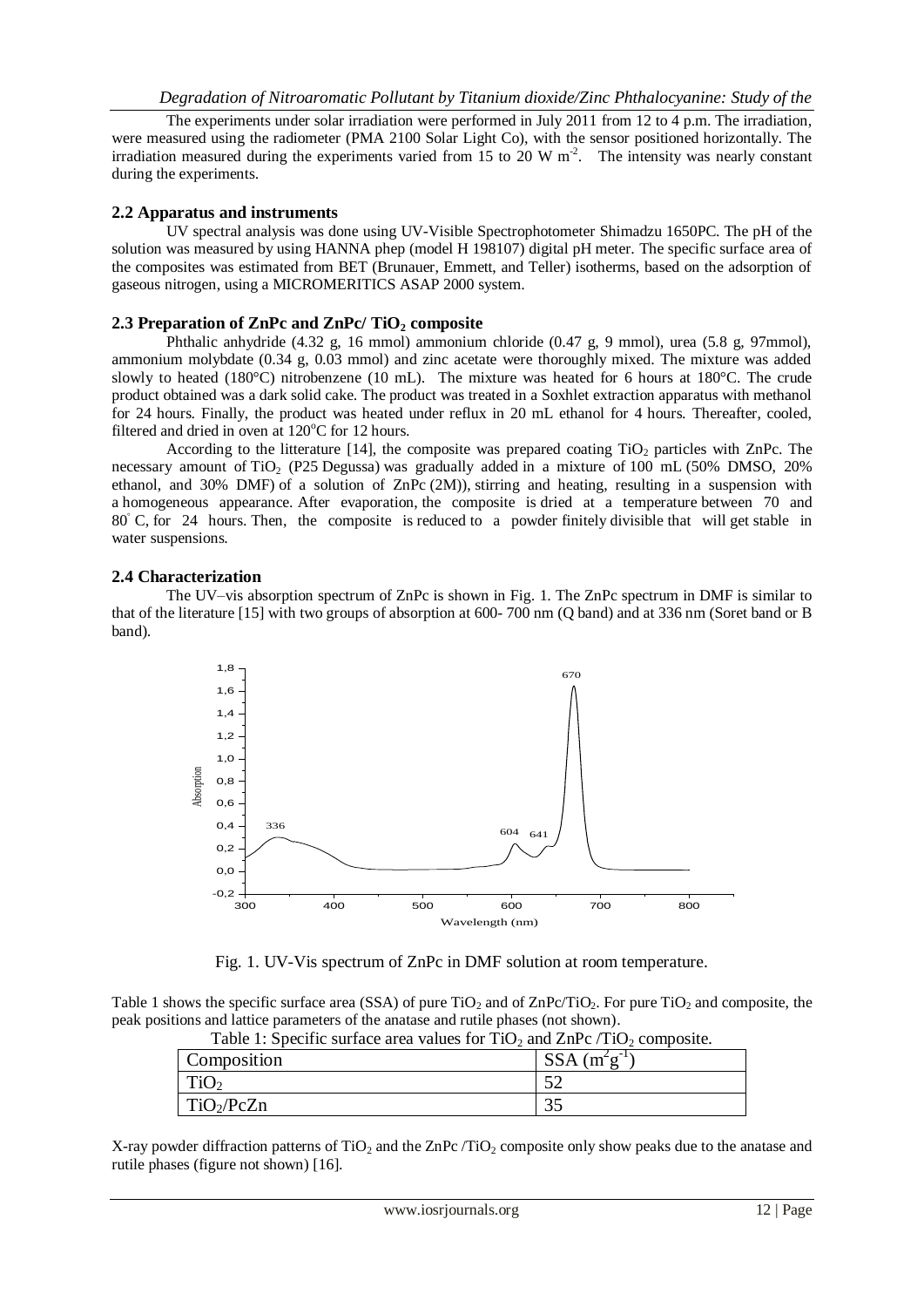## *Degradation of Nitroaromatic Pollutant by Titanium dioxide/Zinc Phthalocyanine: Study of the*

#### **2.5 Procedure**

A recirculating photocatalytic reactor was constructed as shown in Fig. 2. The reaction vessel consists of a small cylinder constructed of Pyrex glass. It is connected to a reactor of 25 cm length and 5 cm diameter glass cylinder. A pump (Masterflex, Cole Parmer, USA) was used to circulate the solution. Under solar light irradiation, ZnPc/TiO<sub>2</sub> composite (1 g) was added in 4-NP solution (1× 10<sup>-4</sup> M, 50 mL), was circulated continuously under  $O_2$  (flow rate 300 mL min<sup>-1</sup>). At certain time intervals, small aliquots (2 mL) were withdrawn and filtered (0.45 µm Millipore filter) to remove the catalyst particles. All photocatalytic experiments were carried out at pH 6. The concentration of 4-NP in each degraded sample was determined with UV-Visible Spectrophotometer Shimadzu 1650PC at  $\lambda_{\text{max}}=316$  nm. A calibration plot based on Beer–Lamberts law was established by relating the absorbance to the concentration. Degradation rate was calculated using the following equation 1

Degradation rate (%) = { $(C_0 - Ct) \div C_0$ } × 100 (1)

Where  $C_0$  is the initial concentration of 4-NP and Ct is the instant concentration in the sample at time *t*.



Fig. 2. Schematic diagram of the solar photocatalytic reactor system.

#### **2.6 Total Organic Carbon Analysis**.

The oxidative mineralization was therefore examined by measuring the Total Organic Carbon (TOC) in the solution [17]. The TOC measurements were made using Analytik jena TOC multi N/C 3100 analyzer by direct injection of the aqueous solution after centrifugation.

#### **3.1 Photodegradability**

#### **III. Result And Discussion**

The results of photodegradation with and without  $\text{ZnPc/TiO}_2$  are shown in Fig. 3. The 4-NP is not degradable with solar light in the absence of catalyst  $\text{ZnPc/TiO}_2$  and by  $\text{ZnPc/TiO}_2$  in dark. The 9% decrease in 4-NP concentration with  $\text{ZnPc/TiO}_2$  in dark is due to the adsorption of 4-NP; about 99% of 4-NP is removed after 80 min of solar irradiation. This reveals that the 4-NP can be degraded only in the presence of  $\text{ZnPc/TiO}_2$ and solar light.

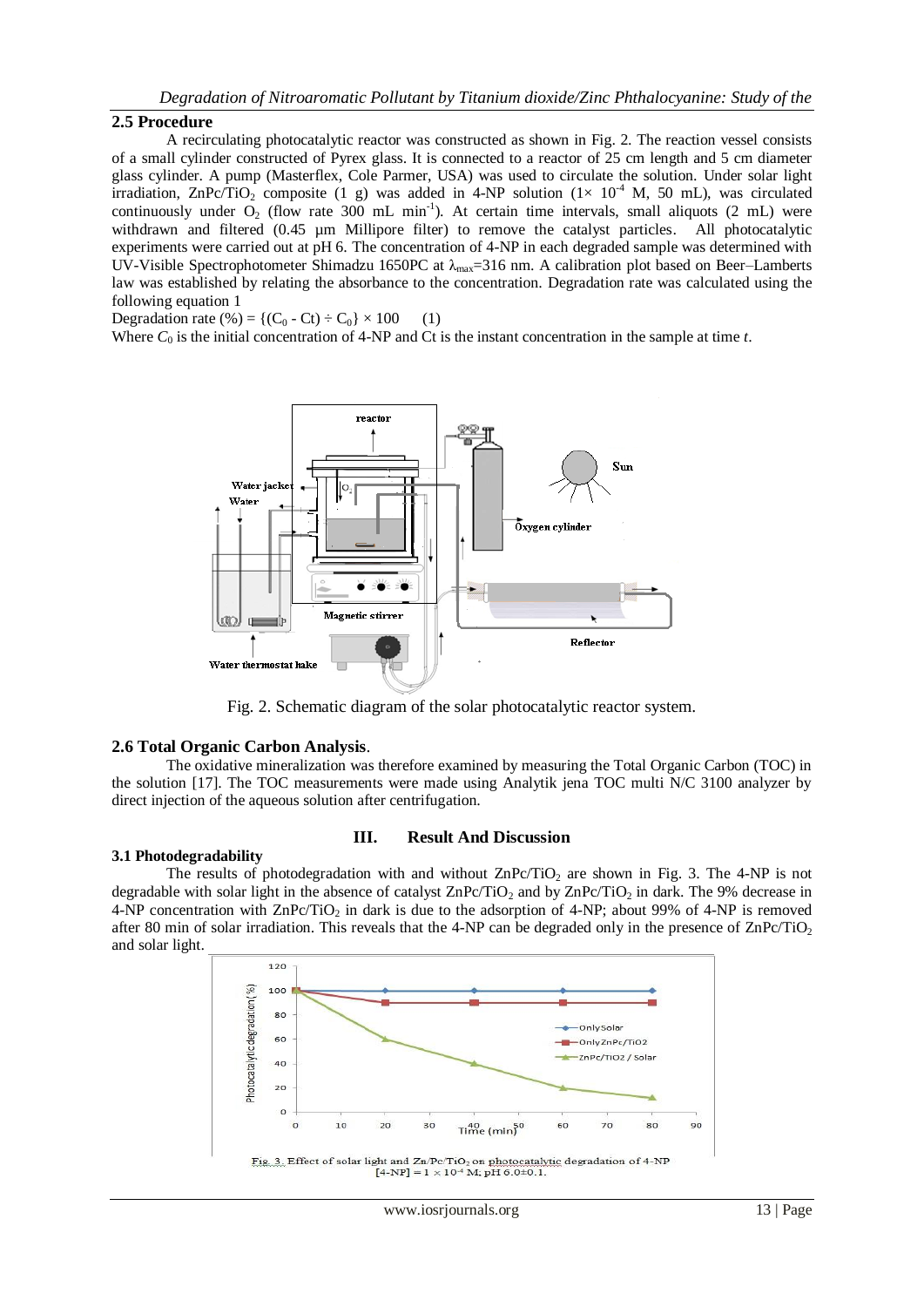## *Degradation of Nitroaromatic Pollutant by Titanium dioxide/Zinc Phthalocyanine: Study of the*

#### **3.2 Effect of pH of the solution**

The effect of pH on the photocatalytic degradation efficiency of AOP, according to some literatures [18], is one of the major factors influencing the rate of degradation of some organic compounds. The degree of photocatlytic degradation of 4-NP was found to be affected by a change in pH. Fig. 4 shows the effect of varying the pH from 2 to 12 on the degradation of 4-NP in the presence of  $\text{ZnPc/TiO}_2$  under solar light irradiation. Increase of pH of 4-NP solution from 2 to 6 increases the degradation from 70.6% to 87% at 60 min. Degradation of 4-NP was high between pH 2 and pH 6, while the degradation efficiency was lower in the alkaline environment above 7 pH. Titania surface will remain positively charged in acidic medium (pH *<* 7) and negatively charged in alkaline medium (pH *>* 7). This behavior can be explained when the pH value of the solution is increased up to a maximum value and then decreased, this is because in alkaline medium the surface area of photocatalyst possesses much negative charge [19, 20].



Fig. 4. Represent the effect of change in pH on photocatalytic degradation of 4-NP using solar light.

## **3.3 Effect of catalyst loading**

The amount of catalyst is one of the main parameter for the degradation studies. The experiment was carried out by varying the catalyst loading from 25 mg/100 mL to 150 mg/100 mL. The results are shown in Fig. 5. The percentage degradation increases rapidly from 55% to 87% with the increase in the amount of ZnPc/  $TiO<sub>2</sub>$  from 25 to 100 mg/100 mL at 60 min. This is due to an increase in the number of ZnPc/ TiO<sub>2</sub> particles, which increases the absorption of photons and adsorption of pollutant molecules. Further increase of  $\text{ZnPc}/\text{TiO}_2$ loading from 100 to 150 mg/100 mL, decreases the removal rate. At high solute concentration availability of excess active sites outweighs the diminishing photoactivated volume and significantly greater percentage is achieved at increased ZnPc/ TiO<sub>2</sub> loading. Thus, the decreased percentage degradation at higher catalyst loading may be due to deactivation of activated molecules by collision with ground state molecules. Hence, an optimum catalyst has to be added in order to avoid unnecessary excess catalyst and also to ensure total absorption of solar light photons [21] for efficient photomineralisation. The optimum amount of catalyst loading was found to be 100 mg/100 mL of the degradation of 4-NP. Hence, 100 mg/100 mL was used as the catalyst dosage for the photocatalytic reaction.



 $6.0\pm0.1$ ; irradiation time = 60 min.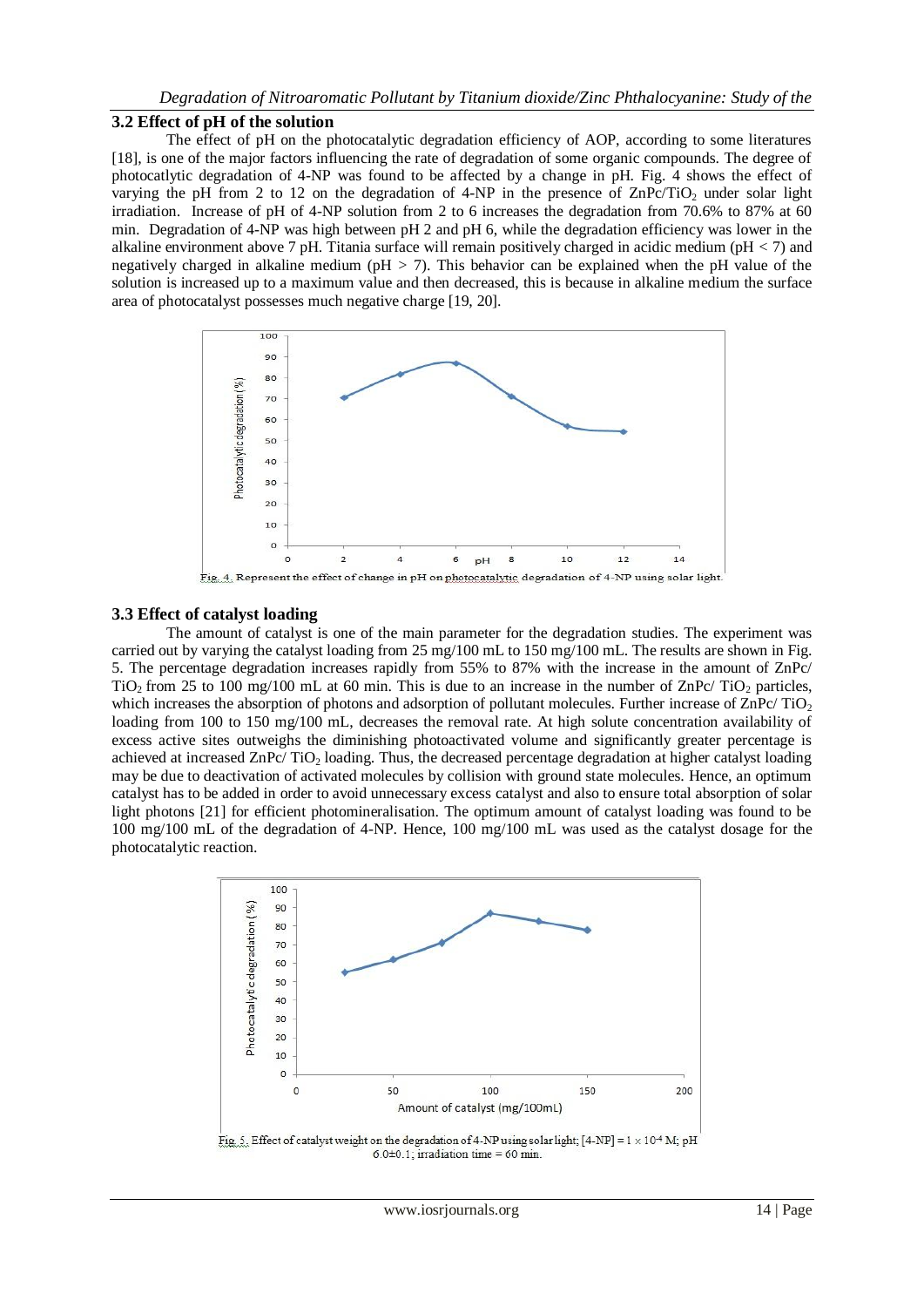## *Degradation of Nitroaromatic Pollutant by Titanium dioxide/Zinc Phthalocyanine: Study of the*

## **3.4 Effect of 4- NP concentration**

The effect of initial concentration of 4-NP on the percentage degradation was studied by varying the initial concentration from  $1 \times 10^{-4}$  to  $6 \times 10^{-4}$  M with optimum catalyst loading. The results are shown in Table 2. Increase in the concentration of 4-NP decreases the degradation of 4-NP from 98.81 % to 20.37 % in 60 min of irradiation time. The possible explanation for this behavior is that as the initial concentration of the 4-NP increases, the path length of photons entering the solution decreases and in low concentration the reverse effect is observed, thereby increasing the number of photon absorption by the catalyst in lower concentration [22]. The pollutant molecule rather than the catalyst may absorb a significant amount of solar light and this may also reduce the catalytic efficiency.

| Table 2: Effect of initial concentration of 4-NP on the photocatalytic degradation of 4-NP using Solar |  |
|--------------------------------------------------------------------------------------------------------|--|
| light $\text{ZnPc}/\text{TiO}_2 = 100 \text{ mg}/100 \text{ mL}$ ; pH 6.0±0.1.                         |  |

| ັ<br>Concentration of $4-NP(10^4M)$ | Degradation $(\%)$ |
|-------------------------------------|--------------------|
|                                     | 98.81              |
|                                     | 72.19              |
|                                     | 57.24              |
|                                     | 46.12              |
|                                     | 35.64              |
|                                     | 20.37              |

## **3.5 Effect of Current Gas**

The results in fig. 6 shows that the photodegradation efficiency for 4-NP increased with the presence the oxygen gas  $(O_2)$  but the decreases or was extremely slow in the presence the nitrogen gas  $(N_2)$ . This behavior can be explained that in the presence of nitrogen gas  $(N_2)$  and  $ZnPc/TiO_2$  will production grey-blue in color may be attributed to the sharing of lattice oxygen from the surface. The results indicated that the presence of oxygen necessary [23, 24]. The presence of oxygen in the solution plays an important role in the photocatalytic degradation of 4-NP. This behavior can be explained that the oxygen molecule acts as an electron acceptor and minimizes the chance of electron–hole pair recombination [25].



Fig. 6. Effect of type of gas on the degradation of 4-NP using solar light  $\text{ZnPc}/\text{TiO}_2$  = 100 mg/100 mL;  $[4-NP] = 1 \times 10^4$  M; pH 6.0±0.1; irradiation time = 60 min.

## **3.6 Effect of addition of H2O<sup>2</sup>**

The photocatalytic degradation of organic pollutants depends upon their reactions with the hydroxyl radicals •OH. Therefore, electron acceptors have been used to enhance the degradation rates since they generate  $\cdot$ OH radicals [26]. Hydrogen peroxide (H<sub>2</sub>O<sub>2</sub>) plays an important role in the production of hydroxyl radicals. The effect of addition of hydrogen peroxide  $H_2O_2$  on the degradation was studied for photocatalytic oxidation of the 4-NP. The results in fig. 7 show that the degradation increases from 82.1 to 87 % with increases concentration of hydrogen peroxide  $H_2O_2$  from 4 to 16 mmol at 60 min. This behavior is due to the increasing the concentration of hydroxyl radical since it inhibits the hole-electron recombination according to the following equation 2.

 $\overline{H}_2O_2 + e^-_{cb}$ •OH + OH- equation (2)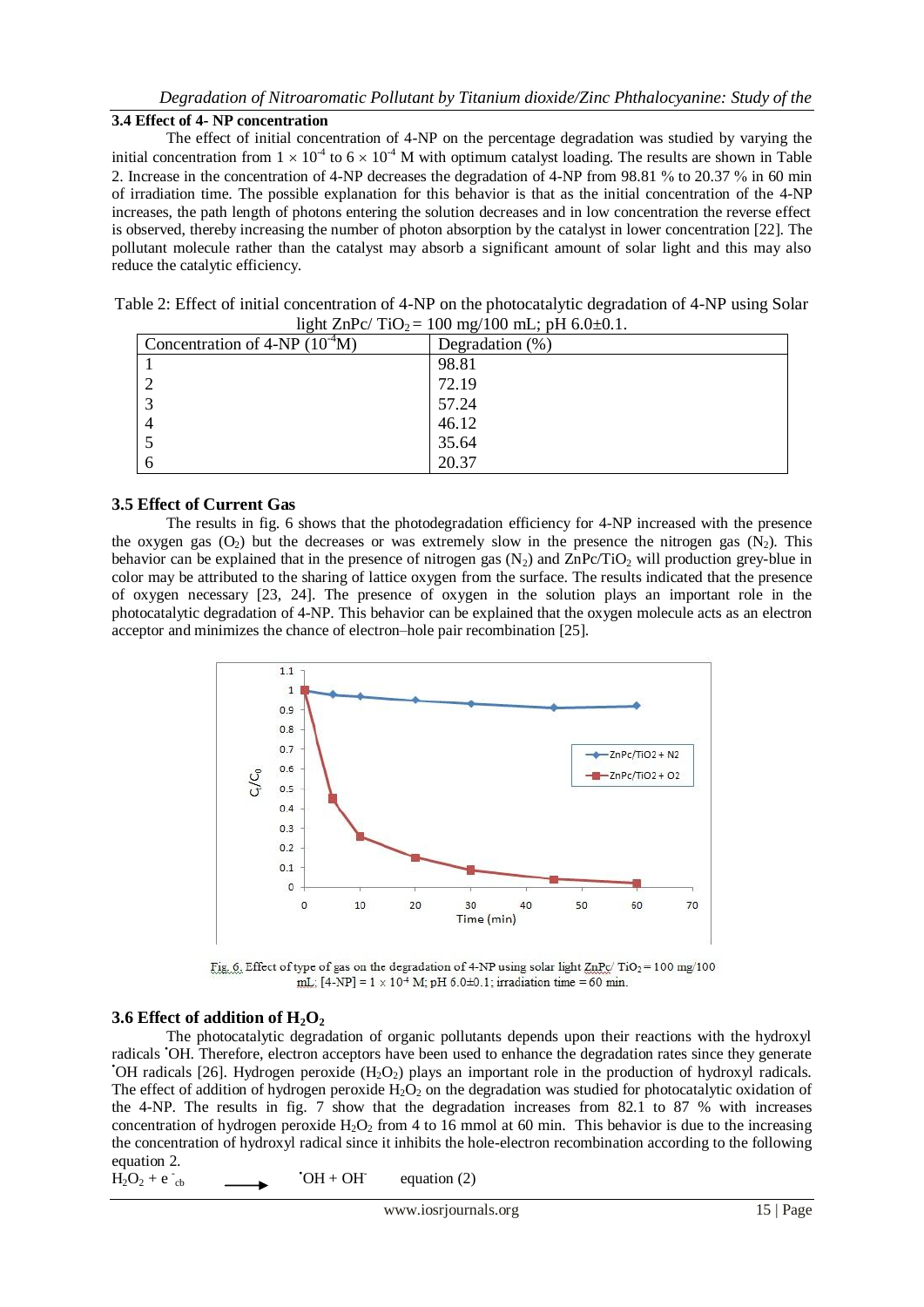

Fig. 7. Effect of addition of H<sub>2</sub>O<sub>2</sub> concentration on the degradation of 4-NP using solar light ZnPc/ TiO<sub>2</sub> = 100 mg/100 ml; [4-NP] =  $1 \times 10^4$  M; pH 6.0±0.1; irradiation time = 60 min.

#### **3.7 Total Organic Carbon (TOC) Analysis**.

Fig. 8 show the results of the TOC experiment indicating that 4-NP was mineralized up to 87.7 % within the period of 80 min. This indicates mineralization of 4-NP. Mineralization of 4-NP was also revealed by the formation of carbon dioxide during photodegradation. Carbon dioxide formation was tested by passing the evolved gas during photodegradation into lime water.



#### **IV. Conclusion**

In this study, Zinc phthalocyanine-modified titanium dioxide, ZnPc/TiO2, as photocatalyst was synthesized. ZnPc/TiO<sub>2</sub> has been found to be most active catalyst, exhibiting high photocatalytic activity. 4-NP is successfully degraded by  $\text{ZnPc/TiO}_2$  assisted photocatalysis in aqueous dispersion under irradiation by Solar light. Photocatalytic degradation of 4-NP depends on the amount of catalyst, initial concentration, pH. The optimum concentration of oxidant  $H_2O_2$ , for enhanced degradation is 8 mmol. Photocatalytic mineralization of 4-NP (97%) was achieved using  $\text{ZnPc/TiO}_2$ , after a period of 80 min. The solar assisted photocatalysis with  $ZnPc/TiO<sub>2</sub>$  can be used as a viable technique for the treatment of 4-NP (an organic pollutant).

#### **References**

- [1] M. Kulkarni and A. Chaudhari, Microbial remediation of nitro-aromatic compounds: An overview, Journal of Environmental Management, 85, 2007, 496-512.
- [2] J. C. Spain and D. T. Gibson D, Pathway for biodegradation of pnitrophenol in a Moraxella species, Applied and Environmental Microbiology, 57, 1991, 812- 819.
- [3] C. Bruhn, H. Lenke, and H. J. Kanckmuss, Nitrosubstituted aromatic compounds as nitrogen source for bacteria, Applied and Environmental Microbiology, 53, 1987, 208- 210.
- [4] F. D. Marvin-Sikkema, and J. A. M. de Bont, Degradation of nitroaromatic compounds by Microorganisms, Applied and Environmental Biotechnology, 42, 1994, 499-507.
- [5] S. F. Nisbino, and J. C. Spain, Cell density-dependent adaptation of Pseudomon as putida to biodegradation of p-nitrophenol, Environmental Science Technology, 27, 1993, 489- 494.
- [6] M. A. Oturan, J. Peiroten, P. Chartrin, and A. J. Acher, Complete destruction of p-nitrophenol in aqueous medium by electro-Fenton method, Environmental Science Technology, 34, 2000, 3474- 3479.
- [7] G. R. Chaudhry, A. N. Ali, and W. B. Wheeler, Isolation of a methyl parathion-degrading Pseudomonas sp that possesses DNA homologous to the opd gene from a Flavobacterium sp, Applied and Environmental Microbiology, 54(2), 1988, 288- 293.
- [8] D. Errampalli, O. Tresse, H. Lee, and J. T. Trevors, Bacterial survival and mineralization of p-nitrophenol in soil by green fluorescent protein-marked Moraxella sp. G21 encapsulated cells, FEMS Microbiology Ecology, 30, 1999, 229- 236.